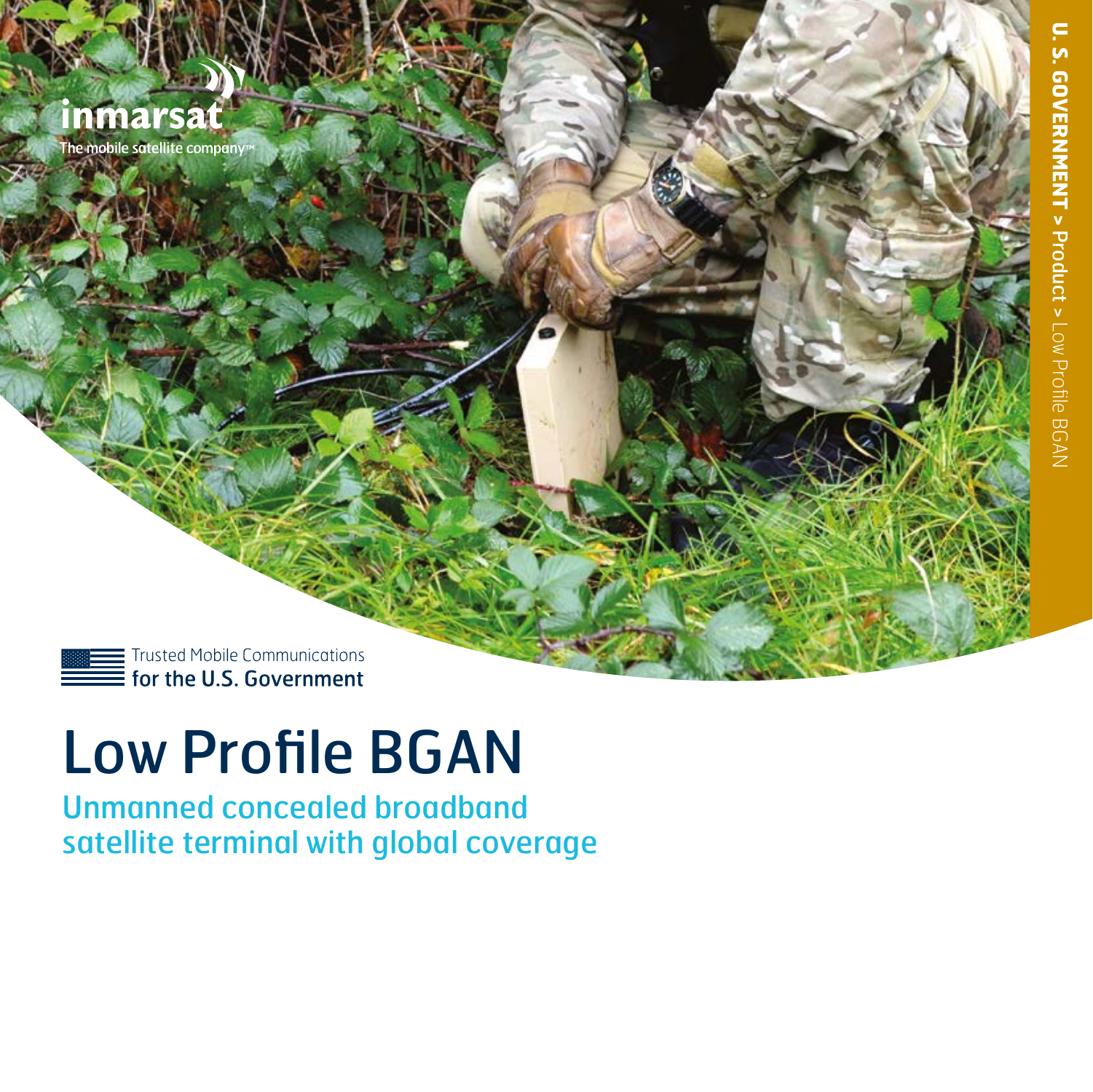# A force multiplier

Low profile BGAN supplies the high-speed IP communications needed to make electronic surveillance and intelligence a powerful force multiplier.

The U. S. Homeland Security, Border Security, Intelligence Community and Department of Defense missions require collection of real-time intelligence on a 24-hour basis. Moreover, it needs to be done in a costeffective manner, and without exposing government personnel to unnecessary risks.

A wide range of high-performance, unattended electronic systems is now widely available to meet this need. These include electro-optical, radar, acoustic and seismic sensor suites. All these systems depend, however, on access to broadband IP data communications.

In covert or discreet applications the equipment which delivers these communication needs to be capable of being hidden and must be remotely operable, with good battery life.

Inmarsat and Hughes have jointly developed a solution to this requirement. The Low Profile BGAN comms system is in two parts:

- A rapidly deployable lie-flat antenna
- > A robust remotely operable BGAN terminal

The antenna is placed on a flat surface and oriented in the direction of the satellite. It can then be covered with a light layer of soil or vegetation. The terminal is then connected to the IP feed from the surveillance and intelligence gathering systems. It can be configured to lie dormant until woken by a command over the network or a locally generated alarm signal from a connected sensor.

The system is designed to form the backbone of future discreet smart surveillance solutions. The global coverage of Inmarsat's I-4 network allows Low Profile BGAN to be deployed rapidly with sensor systems to cover a gap in existing surveillance infrastructure, to deal with a rapidly developing situation, or to exploit a fleeting window of intelligence opportunity.

Because it has a very long battery life, can be remotely operated, and can be very effectively hidden, it offers the opportunity to extend the reach of a surveillance network into areas where manned observation posts would be impractical, unsafe or simply not cost effective.

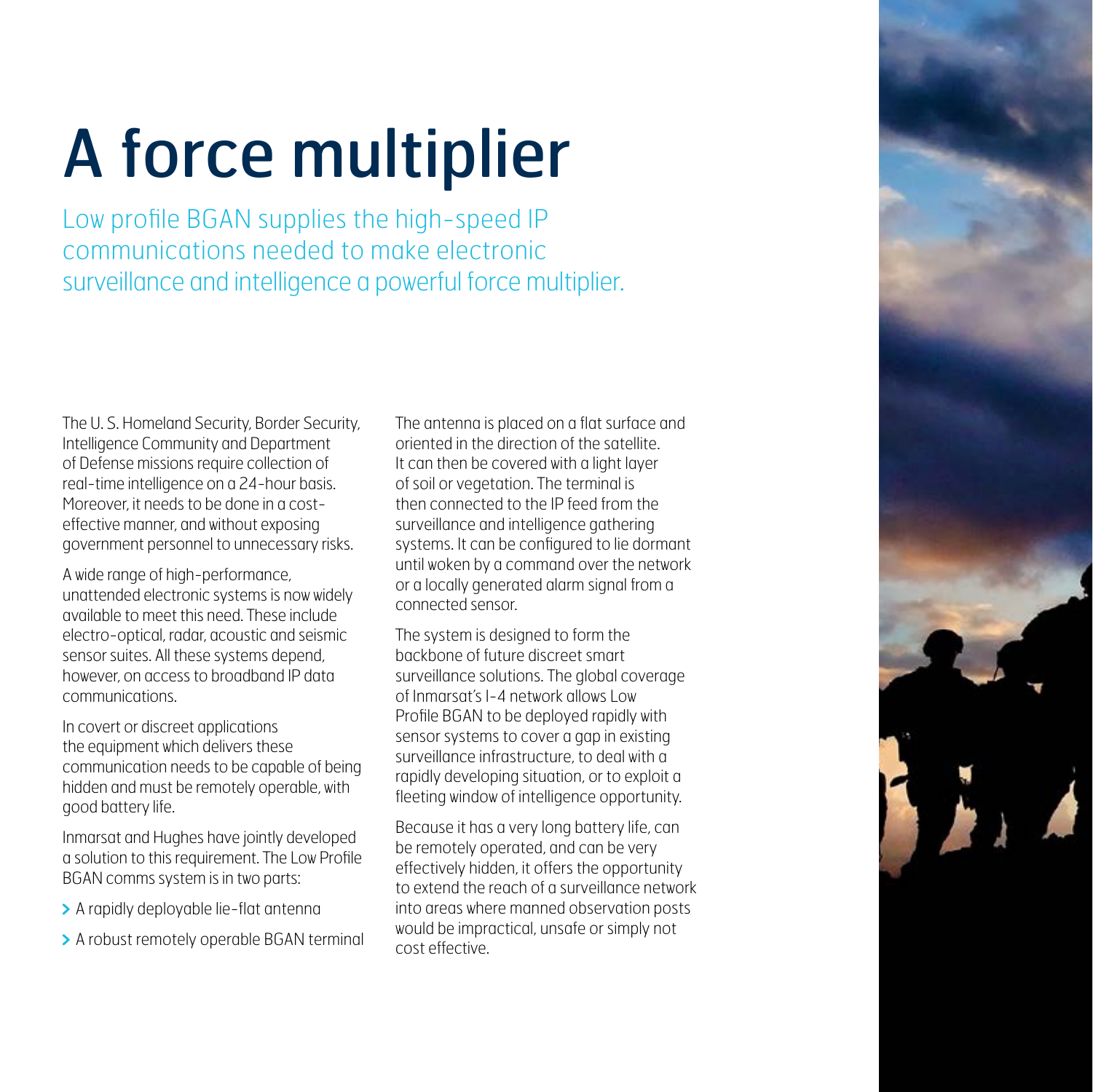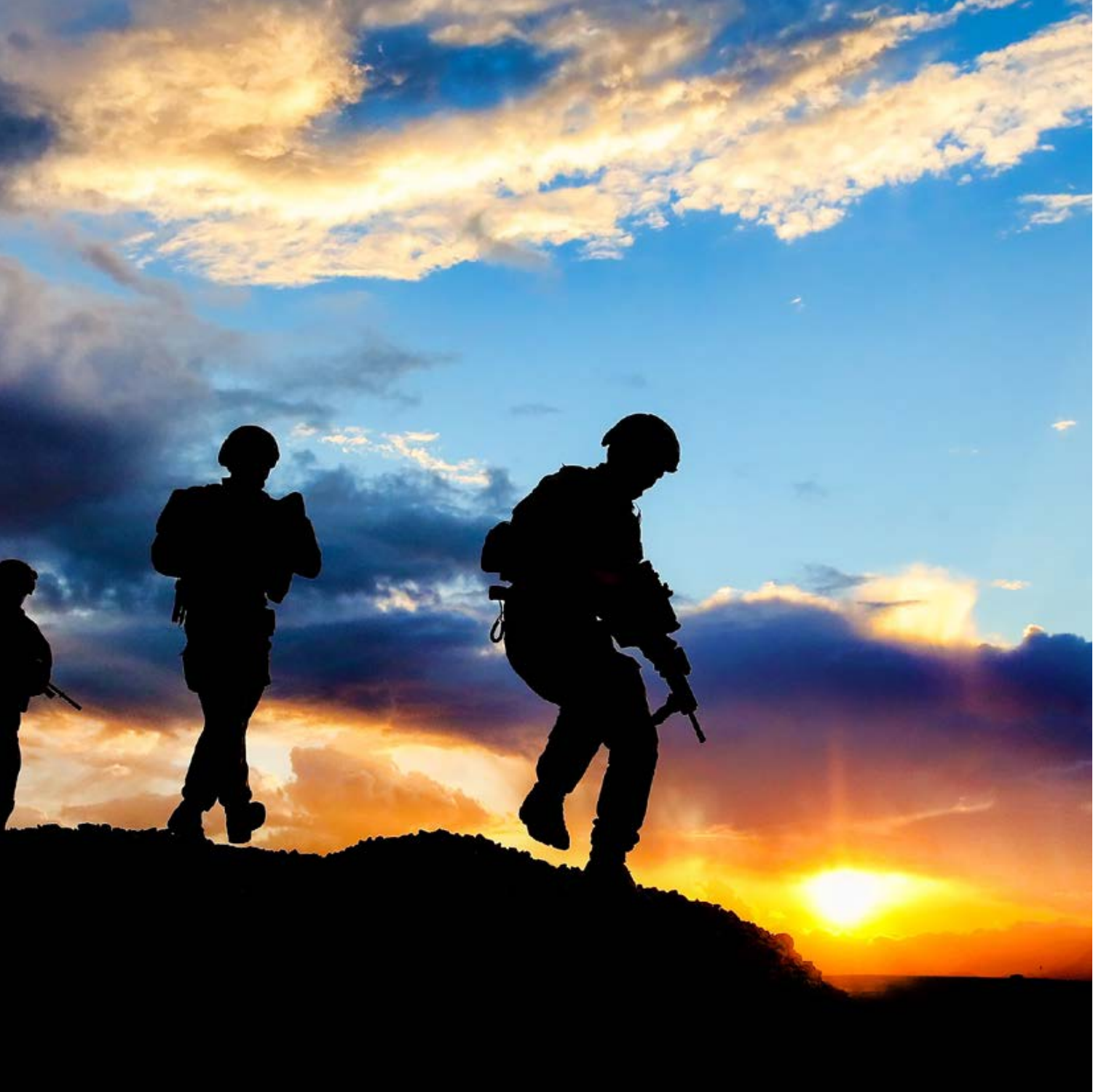## How does it work?

The Low Profile BGAN antenna is built around a solid-state multi phased array that provides a 30 to 60 degree view angle when laid flat. The antenna can be tilted toward the satellite to achieve higher elevations if required. An arrow on the antenna's cover indicates the direction in which the antenna needs to be pointed, and audio pointing tones are also generated to a 3.5mm jack socket. The antenna can be covered with a thin layer of any non-metallic material.

The unit is silent in operation, and both modem and antenna are IP-67 rated. The wake-on-trigger and wake-on-signal power management regime delivers very long battery life.

#### Government applications

Coastguards and border forces need to detect, recognize, identify and track static and moving targets. Police and intelligence units need to observe personnel, equipment and installations of interest.

Security personnel need to protect sensitive perimeters of critical installations. In every case their effectiveness can be multiplied many times by deploying advanced sensor technology connected using Low Profile BGAN.

#### Key features

- > Compatible with any IP sensor system
- > High data rates supporting real-time video and audio
- $\mathbf{S}$ Remote control via SMS
- $\rightarrow$ Lie-flat operation
- $\mathbf{\Sigma}$ Ultra-low power consumption
- Simple installation without PC  $\rightarrow$
- Minimal pointing required ゝ
- GPS built-in  $\mathbf{S}$

#### Key benefits

- > Allows high performance sensors to be rapidly deployed at zero notice
- $\triangleright$  Fills gaps in existing sensor networks
- Reduces the need for trained manpower
- > Reduces the exposure of personnel to unnecessary risks
- Can be used for discreet and sensitive operations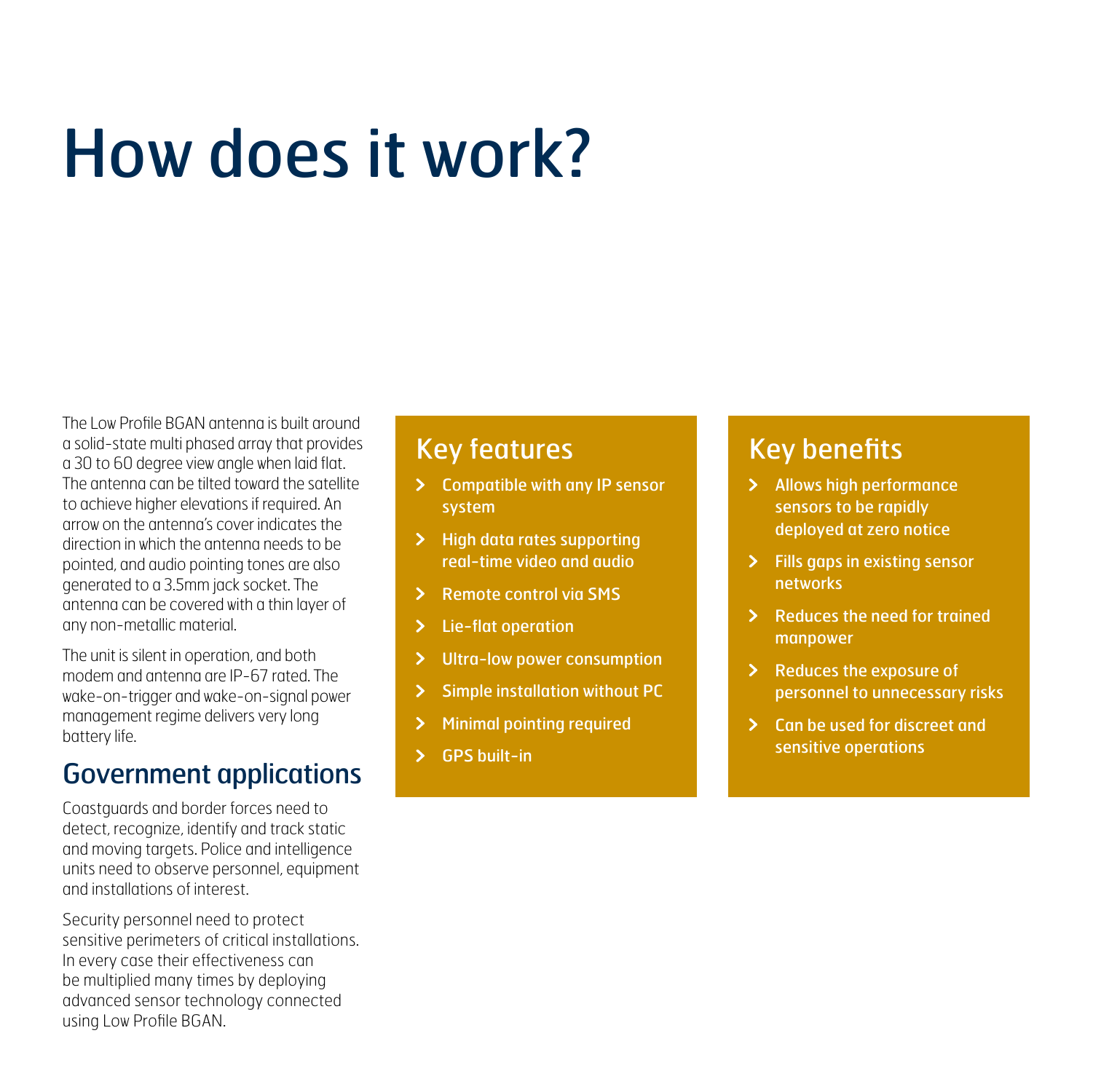#### Unique risk mitigation tool

What makes Low Profile BGAN unique is the way that it provides the full capability of a classic BGAN terminal in a package that is optimized for unattended covert operations in a hostile environment. It thus provides streaming and standard IP services throughout the global footprint of Inmarsat's I-4 constellation.

The lie-flat capability, generated by the use of an advanced solid-state phased-array antenna, differentiates Low Profile BGAN from all other terminals. Remote operation and advanced power-management reflect the design principles of maximizing cost and operational effectiveness while minimizing the exposure of personnel to risk.

## Covert, discreet, ruggedised

The lie-flat antenna enables the unit to be hidden in a number of ways. Experience shows that simply placing the unit up on the top of a flat-topped building or ISO container can often be enough to prevent casual discovery. The fact that the antenna can be covered with soil or other material offers many other concealment options. The unit can also be supplied with a number of ready-moulded covers (such as simulated bark) for specific applications.



In consequence, the unit is suitable for a wide range of covert or discreet applications, in which discovery of the sensor and communication systems might alert the subject of surveillance, or cause interference with, or destruction of, the system.

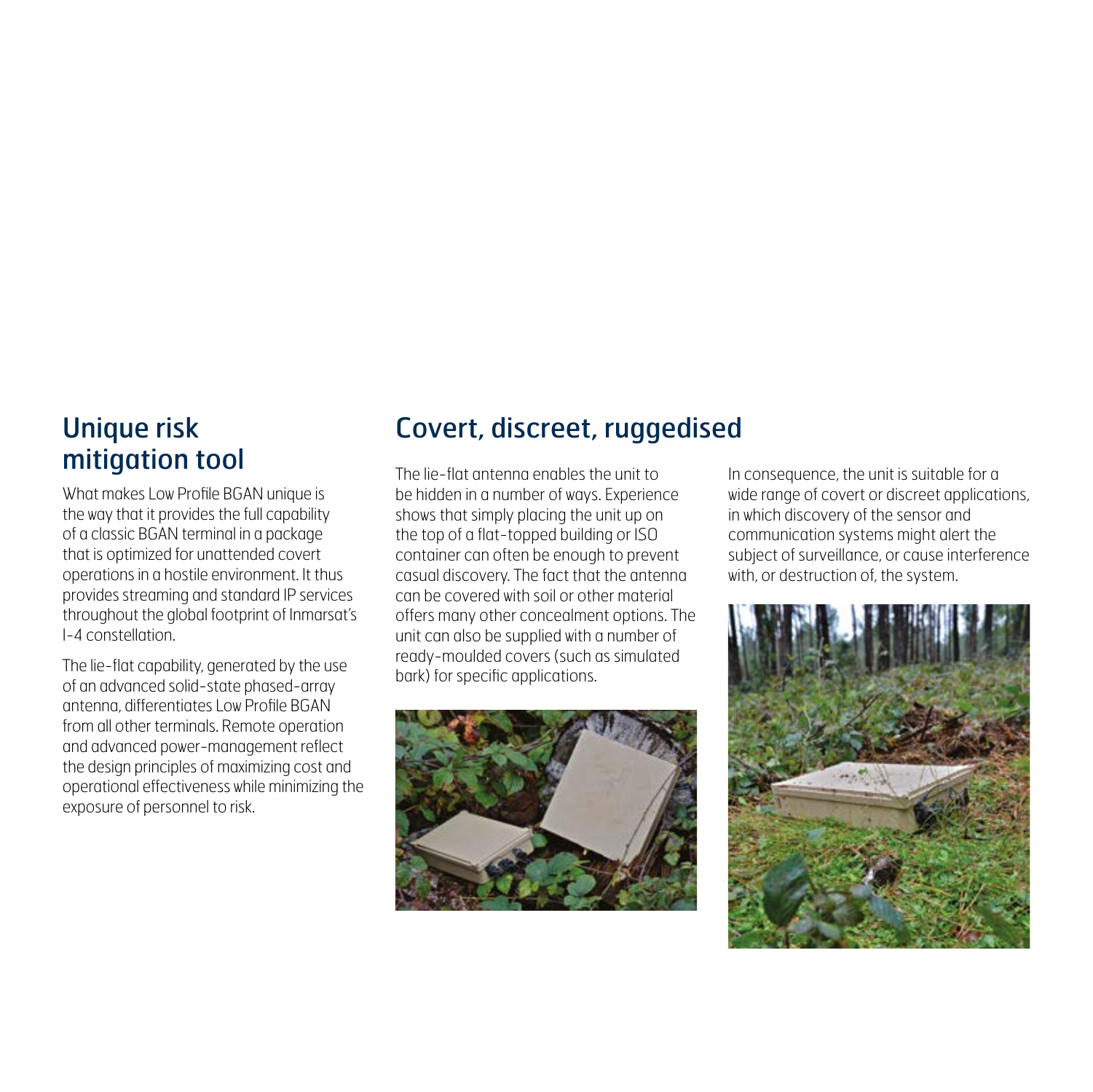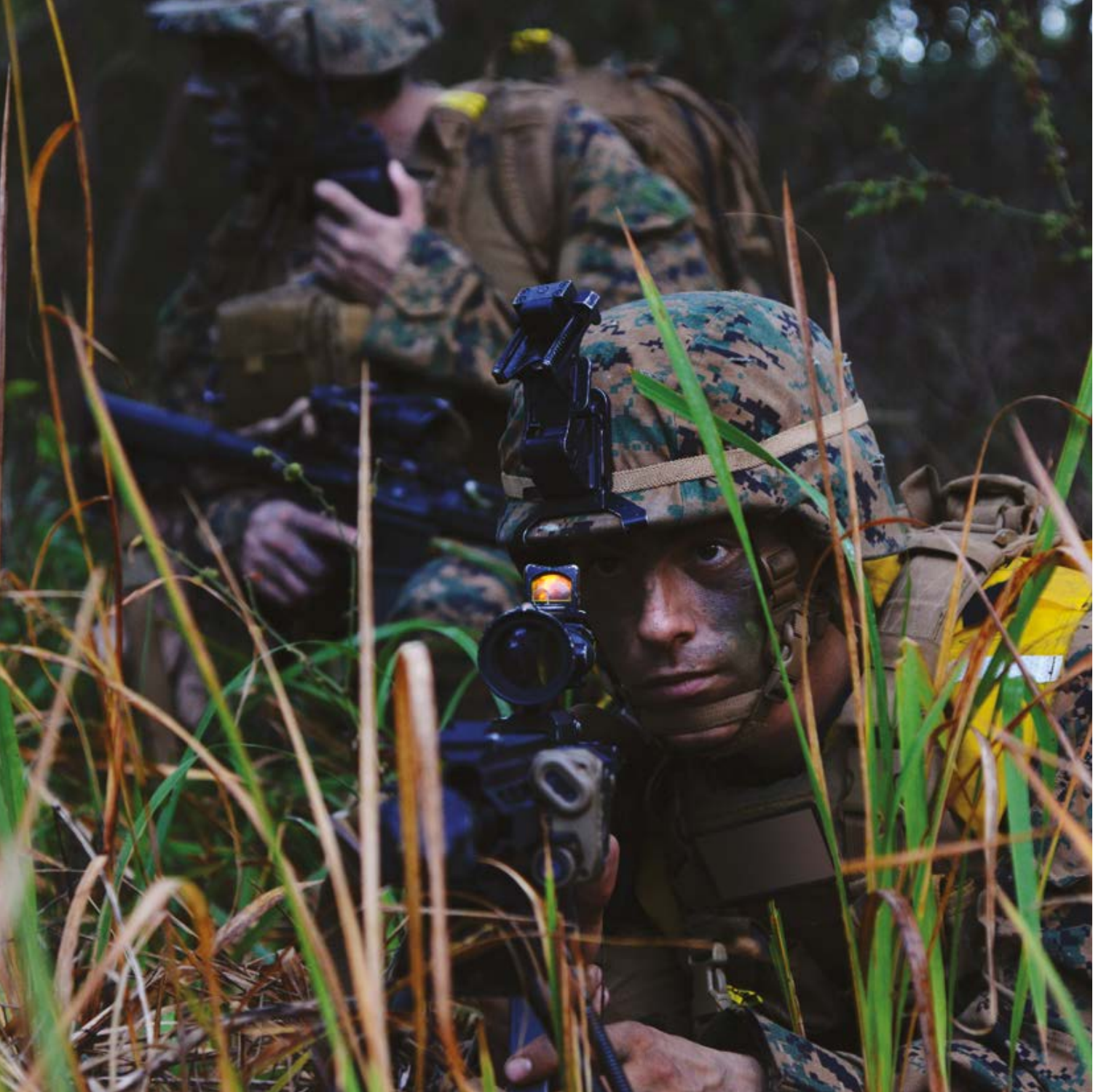

## Discreet and reliable

### Remote Management

Remote operation is a powerful capability which makes it possible to cover an area of intelligence responsibility with reduced manpower – or allows existing manpower to go further. Low Profile BGAN's sophisticated power management capability takes this effect even further. Remote wake-on-SMS or local automatically trigged power-up allow the system to operate for extended periods in stand-by mode, which enables ultra-low power consumption and thus extended battery life.

The less often that batteries need to be replaced, the fewer personnel are needed to execute battery replacement. This also results in less frequent exposure to potentially hostile conditions, and reduces the risk that the location of discreet sensors will be compromised.

### The BGAN network, reliability, where and when you need it

A BGAN terminal provides simultaneous voice and broadband data. BGAN is available across the globe, with the exception of the extreme polar regions, providing connectivity wherever your mission take you. BGAN services are delivered via the Inmarsat-4 network, with 99.9 percent satellite and ground network availability and an operational lifespan expected into the 2020s. BGAN supports the latest IP services, as well as traditional circuit-switched voice and data, and integrates seamlessly with corporate networks and legacy applications. It supports all major VPN products and encryption standards.